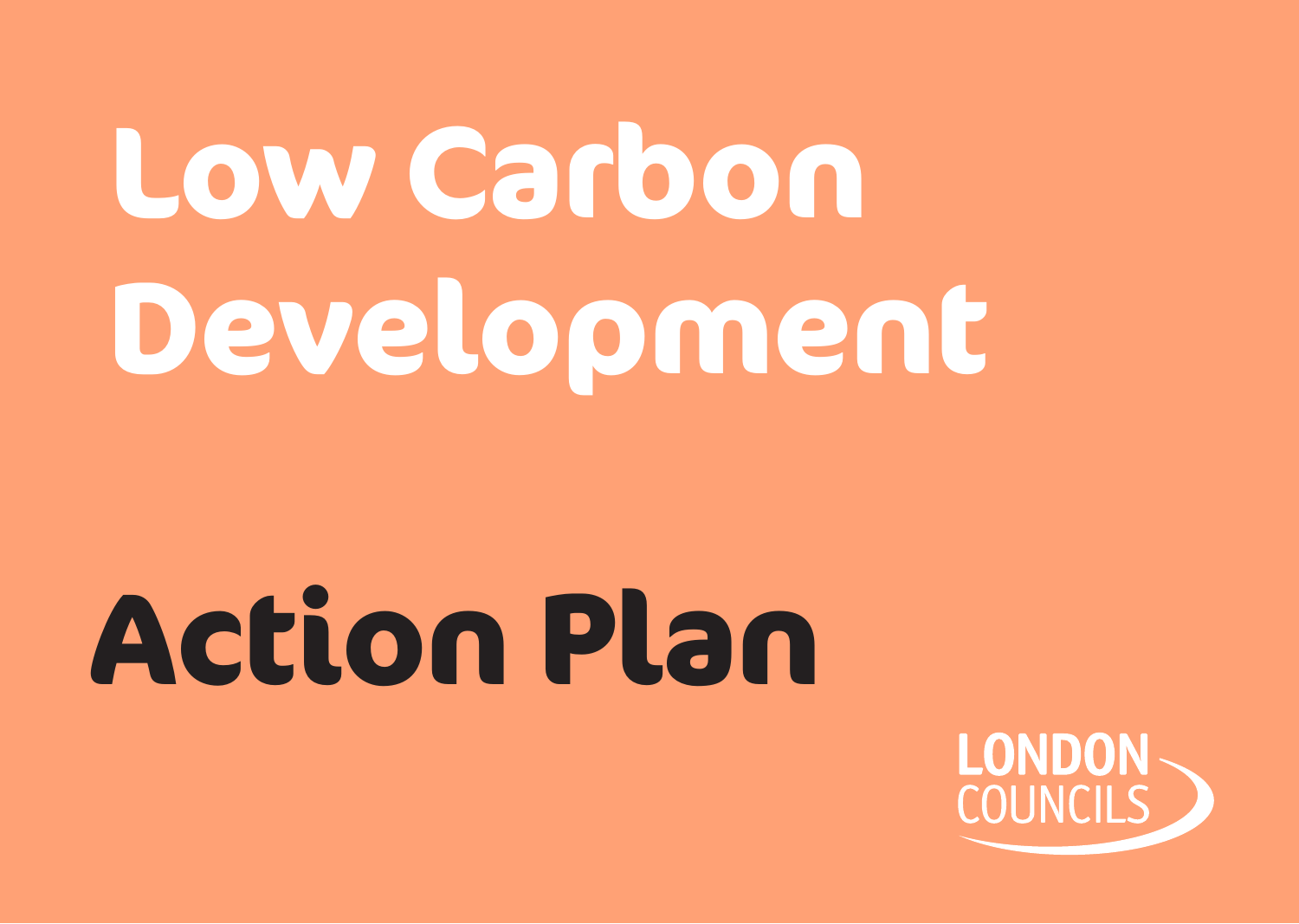

# **Low Carbon Development Action Plan**

### Contents

- 1. Purpose and Scope
- 2. Introduction
- 3. Action Plan Development
- 4. Action Plan
- 5. Key Issues and Risks
- 6. Monitoring, reporting and review

# **1. Purpose and scope**

The purpose of this action plan is to achieve the Low Carbon Development ambition set out in London Councils Joint [Statement](https://www.londoncouncils.gov.uk/node/36794) on Climate Change with TEC and LEDnet, to 'Secure low carbon buildings and infrastructure via borough planning', by 2030. This action plan sets out a pathway for all borough Local Plans to have policies and guidance that support low carbon development, mitigating against carbon emissions and adapted to climate change. An annual increase in the proportion of low carbon affordable housing starts and completions within GLA, housing association and borough programmes will be a clear measure of success.

The action plan has been developed collaboratively by London boroughs, with support from London Councils, Planning Officers Society (POS) – London, the Association of London Borough Planning Officers (ALBPO) and experts from the built environment.

LB Hackney is the lead borough for this plan for two years, and progress will be reported back to London Councils' Transport and Environment Committee (TEC) on at least a six-monthly basis (see Section 6). This plan is designed to support all boroughs to achieve the Low Carbon Development ambition, whilst recognising that requirements and resourcing will vary from borough to borough.

# **2. Introduction**

# 2.1. London boroughs' action on climate change

Since 2019, 28 boroughs have declared a climate emergency, together with more than 230 local authority declarations nationwide. The Climate Change Committee has recognised that local authorities' 'leadership role in partnerships and with the public places them at the heart of the climate conversation and in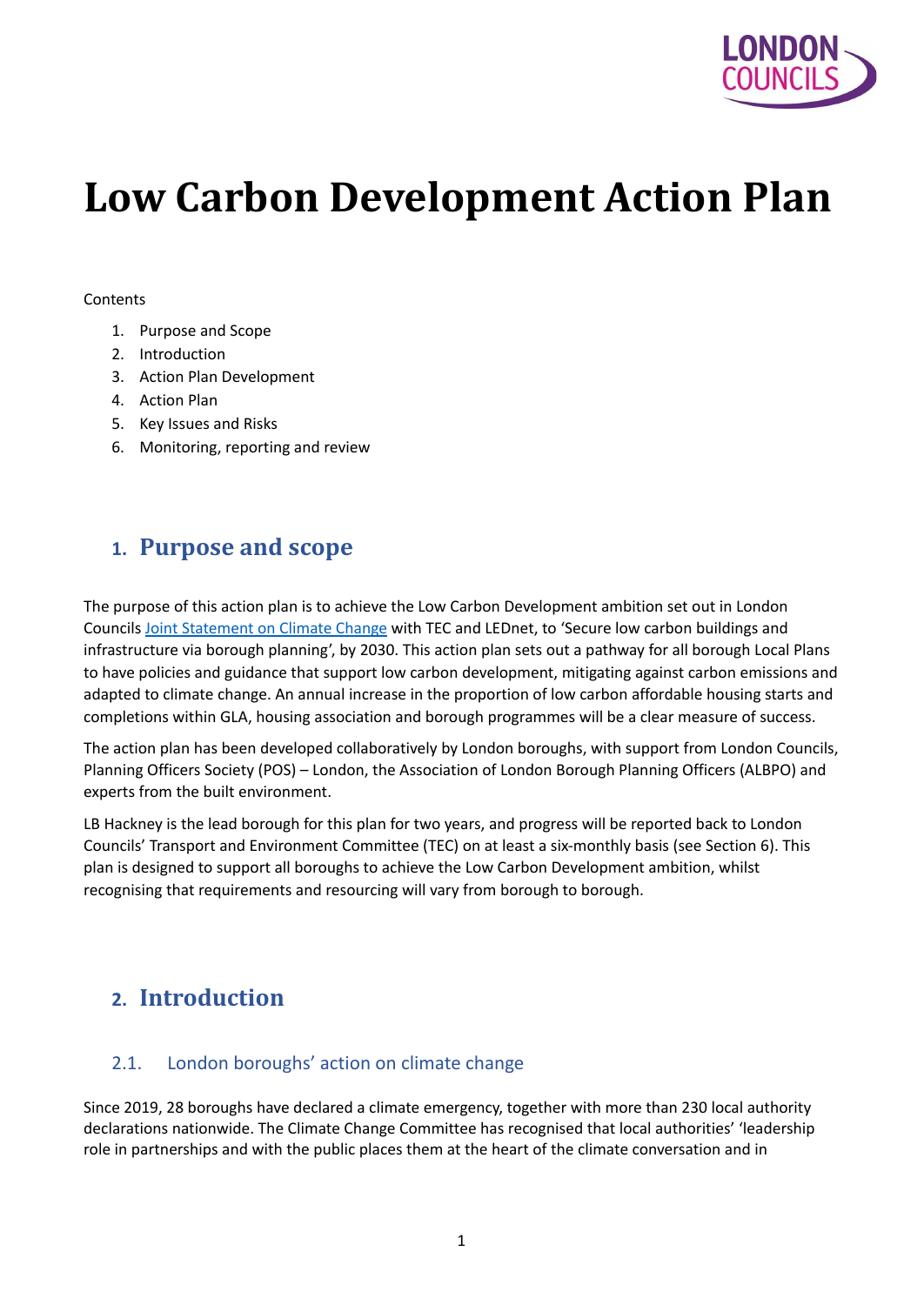

developing and replicating local solutions', and that 'Around a third of the UK's emissions are dependent on sectors that are directly shaped or influenced by local authority practice, policy or partnerships.<sup>1</sup>

Recognising the need for coordinated support to boroughs climate change ambitions, TEC and the London Environment Directors' Network (LEDNet) met in November 2019 to discuss climate change action and the development of shared priorities. There was a consensus on the urgency of climate change and the need to act promptly and collaboratively, and in December 2019 London Councils adopted the Joint Statement on Climate Change.

The Joint Statement on Climate Change identifies seven key climate [programmes](https://www.londoncouncils.gov.uk/node/36794) that boroughs will jointly deliver. This action plan focuses on the second, identified as Low Carbon Development, but synergies exist with all the others to act on climate change.

# 2.2. National and Regional Policy Context

The Government has set a national target of reaching net zero emissions by 2050. In January 2022, the Mayor of London announced an accelerated target for net zero by 2030. A revised pathway to net zero lists four options including the adopted *Accelerated Green* pathway. Achieving this target will require:

- Nearly 40 per cent reduction in the total heat demand of our buildings, requiring over 2 million homes and a quarter of a million non-domestic buildings to become properly insulated
- 2.2 million heat pumps in operation in London by 2030
- 460,000 buildings connected to district heating networks by 2030

There is a complicated planning framework in the UK that impacts on achieving low carbon development. The National Planning Policy Framework (NPPF) and the London Plan both support low carbon aims, but there is a sense of uncertainty about the strength of the planning system due to Government proposals and recently implemented changes.

# **National**

During the Covid pandemic, London boroughs and other stakeholders responded to government consultations on a wide range of major planning reforms, including the White Paper 'Planning for the Future' which seeks to replace the existing planning system in England, established in 1947. These reforms have the potential to significantly impact on the deliverability of this action plan and low carbon development objectives.

# **Permitted Development Rights**

The government has introduced a raft of changes to permitted rights development in the last few years. This increased flexibility in the planning system has introduced less control in the planning system to require the adoption of climate mitigation and adaptation measures.

# **NPPF**

The NPPF, which sets out the framework for future development and infrastructure, supports the move to a low carbon future through planning.

<sup>1</sup> 2020, *Climate Change Committee, Local Authorities and the Sixth Carbon Budget*, Local [Authorities](https://www.theccc.org.uk/publication/local-authorities-and-the-sixth-carbon-budget/) and the Sixth Carbon Budget - Climate Change Committee [\(theccc.org.uk\)](https://www.theccc.org.uk/publication/local-authorities-and-the-sixth-carbon-budget/)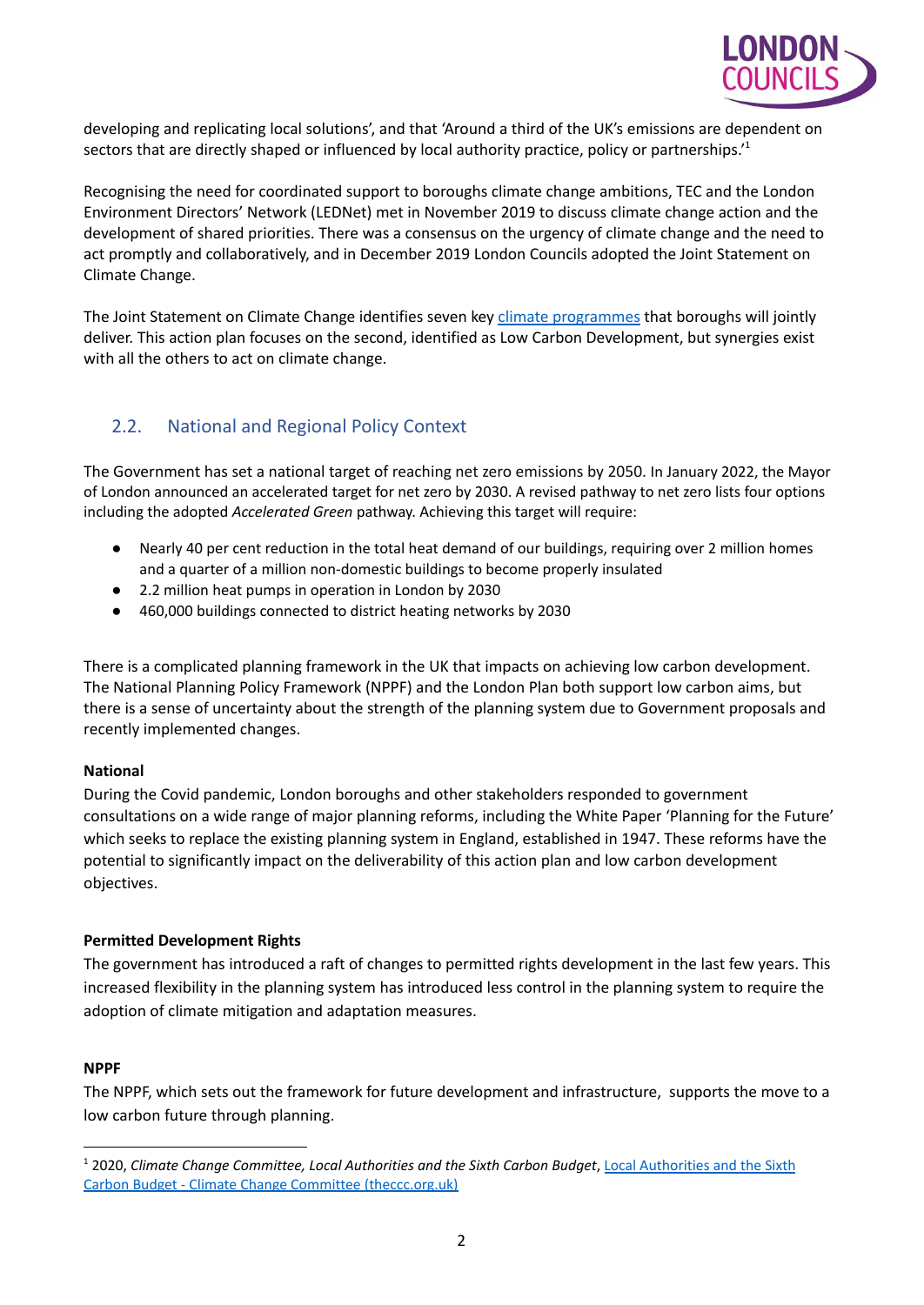

### Para 152 of the NPPF sets out that:

'The planning system should support the transition to a low carbon future in a changing climate, taking full account of flood risk and coastal change. It should help to: shape places in ways that contribute to radical reductions in greenhouse gas emissions, minimise vulnerability and improve resilience; encourage the reuse of existing resources, including the conversion of existing buildings; and support renewable and low carbon energy and associated infrastructure. '

### **London Plan policy**

The London Plan 2021 has a broad range of policies around climate change including Policy SI 2 Minimising greenhouse gas emissions, Policy SI 3 Energy infrastructure, Policy SI 4 Managing heat risk, Policy SI 5 Water infrastructure. Policies mainly focus on reducing greenhouse gas emissions from operational energy on major development, but also introduce requirements to reduce embodied carbon and address circular economy for referrable developments.

### **The Future Homes/Buildings Standard**

Building regulation changes in the new Future Homes/Buildings Standards are scheduled to be introduced in 2025. Feedback on consultation on the draft Future Homes Standard indicated that the proposals did not go far enough. In the 2021 update to Part L (fuel and power) and Part F (ventilation), the Government has allowed local authorities to set their own targets for carbon emissions and to retain the Fabric Energy Efficiency Standard (for extensions etc).

New homes will have to produce around 30% less carbon emissions from 2022 and there will be new regulations to mitigate the risk of overheating (Approved Document O). In existing homes, standards have been raised to reduce energy use and carbon emissions during home improvements.

# 2.3. Overview of Low Carbon Development

The built environment accounts for 38% of global Greenhouse Gas emissions (Riba, Built for the Environment 2021)

Around 10% of the UK's carbon dioxide emissions are directly associated with construction in the UK (UK Green Building Council). This includes the CO2 generated through the entire building process [\(https://www.ukgbc.org/climate-change-2/\)](https://www.ukgbc.org/climate-change-2/)

It has been identified that the decarbonisation of the built environment is a key way that Local Authorities can effect change in climate terms (Local Authorities and the Sixth Carbon Budget, Climate Change Committee, 2020). An essential part of decarbonisation of the built environment is in producing buildings now with reduced energy needs and radically reduced carbon emissions. Low carbon development can be defined as buildings and infrastructure that are designed, utilising sustainable materials, energy and construction practices, to a much reduced total lifetime carbon footprint. Where traditionally only operational carbon had been the focus of efforts, with accelerated aims towards reaching zero carbon, reducing embodied carbon and bringing down emissions at all the life cycle stages of the building is essential. The objectives of the Low Carbon Development Action Plan are a response to the carbon emissions that are intrinsically linked to building materials, the construction industry and new development.

Climate mitigation and adaptation measures create more efficient and less environmentally impactful buildings. Climate change in London is impacting most strongly through flooding events and overheating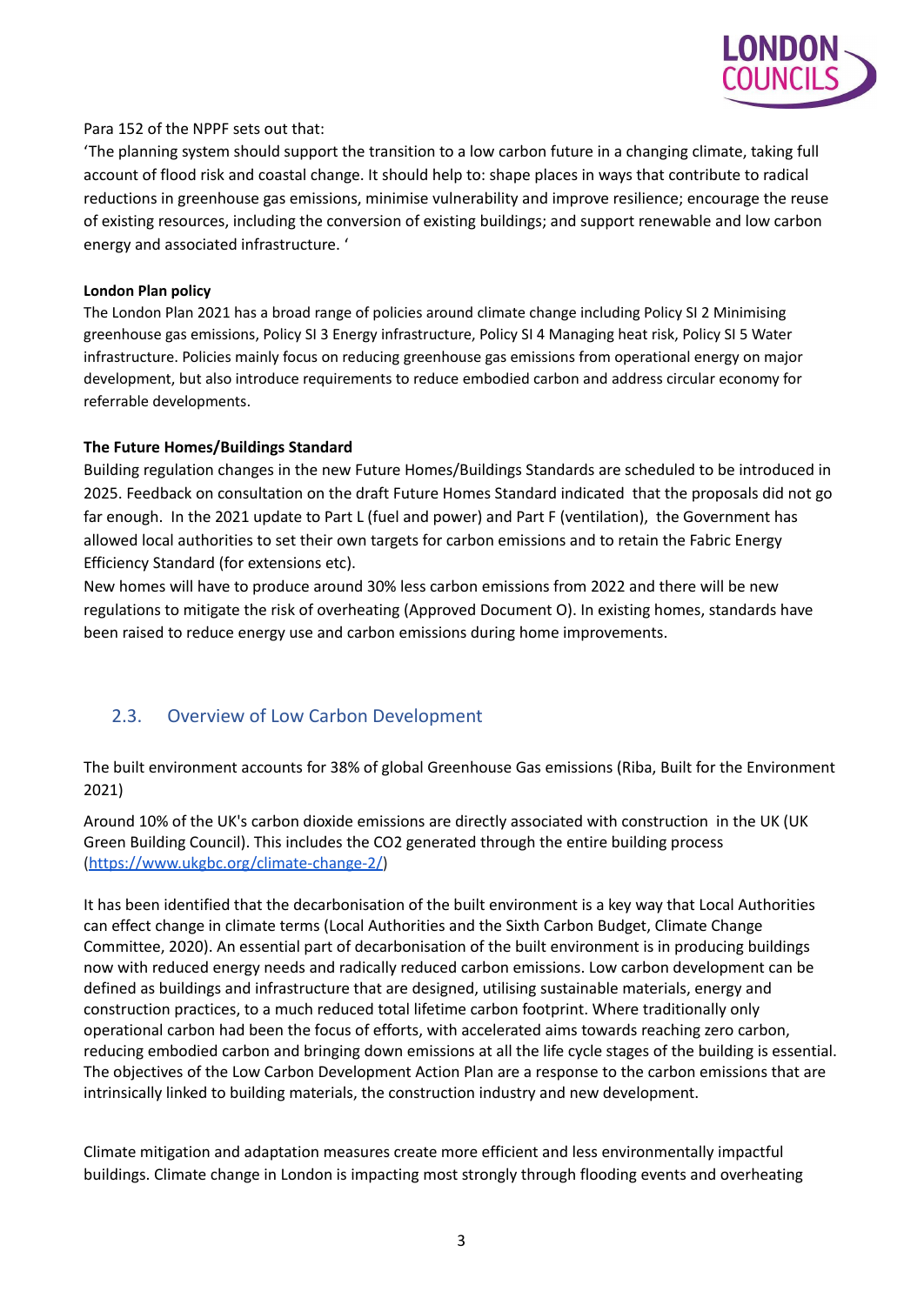

(Resilient London - Confronting Climate Change, 2021). Making new buildings climate change resilient means that they will be able to withstand the increased heat and more sudden heavy rain events without additional energy requirements. The orientation, design, and energy efficiency of buildings can minimise the need for energy to operate a home. Green infrastructure can be provided which brings shade and coolness against the urban heat island effect. SuDS can be used to prevent flooding and retain water for later use. These adaptations work alongside new technologies and construction methods coming forward that are essential to meet low carbon aims.

In the UK, in the absence of clear Government policies for creating low and zero carbon development, the private sector and local government are providing ways to move forward. There is growing support in the private sector for low carbon development. The understanding is that low and zero carbon in new builds is a matter of when, rather than if. Private businesses can sign up to industry standards such as Better Buildings Partnership (BBP) Climate Commitment and the World Green Building Council's (WGBC) Net Zero Carbon Buildings Commitment (RICS website).

A key issue with a significant investment/cost for Councils at present is retrofitting existing buildings to make them low carbon, and this is addressed through Retrofit action plan. The central aim of this action plan is to significantly reduce and, where viable, bring to zero, carbon emissions in new development across London. This is much more achievable if well planned at the design stage of new development than at a later date post construction. By ensuring that the buildings being built now are as low carbon as they can be, and ready for future advances in technology, this avoids the need to retrofit and limit expenditure for councils in the future. This underlines the need to create strong, clear, viable policy requirements for low carbon and zero carbon in new development.

# **3. Action plan development**

LB Hackney was appointed as lead borough for this ambition at the December 2020 TEC meeting. LB Hackney will fulfil this role for at least two years, and will:

- Fine tune and approve the action plan developed from the objectives and activities identified by the Low Carbon Development Working Group and ensure that it is commensurate with this ambition.
- Develop a two-year work plan
- Ensure that appropriate governance structures and resourcing exists to support delivery of the work and action plan
- Oversee the effective delivery of the action plan
- Support advocacy activities that can secure resourcing and a supportive policy framework at local, regional and national levels – that supports the aim of the action plan
- Report back to the LEDNet climate cluster on at least a quarterly basis
- Report back to London Councils TEC on at least a six-monthly basis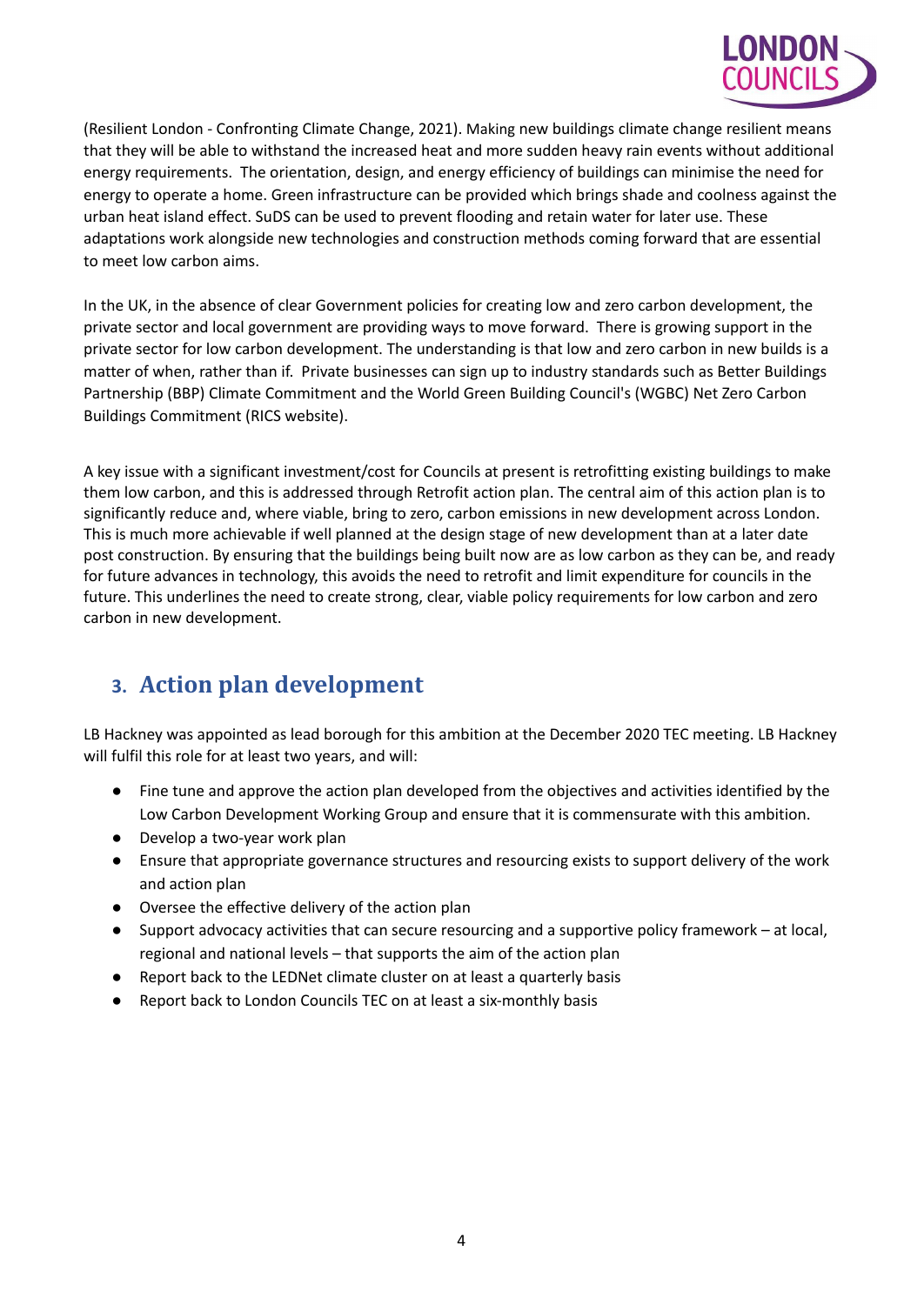

# 3.1. Governance

A collaborative governance structure was agreed in September 2021.

```
Figure 1 – LCD Governance Structure
```


There were 13 Local Authorities in the working group at the outset, with additional members joining as the programme has developed. There are seven in the steering group. The working group and steering group represent a range of inner and outer London boroughs, with the political spectrum well represented. London Councils and the GLA attend both groups.

The two groups work in different, complimentary ways. There is a wide range of knowledge in the working group, bringing together expert knowledge from policy, building control and sustainability officers. The Steering group members have a strategic understanding of planning, and a wider understanding of the local authority systems in place.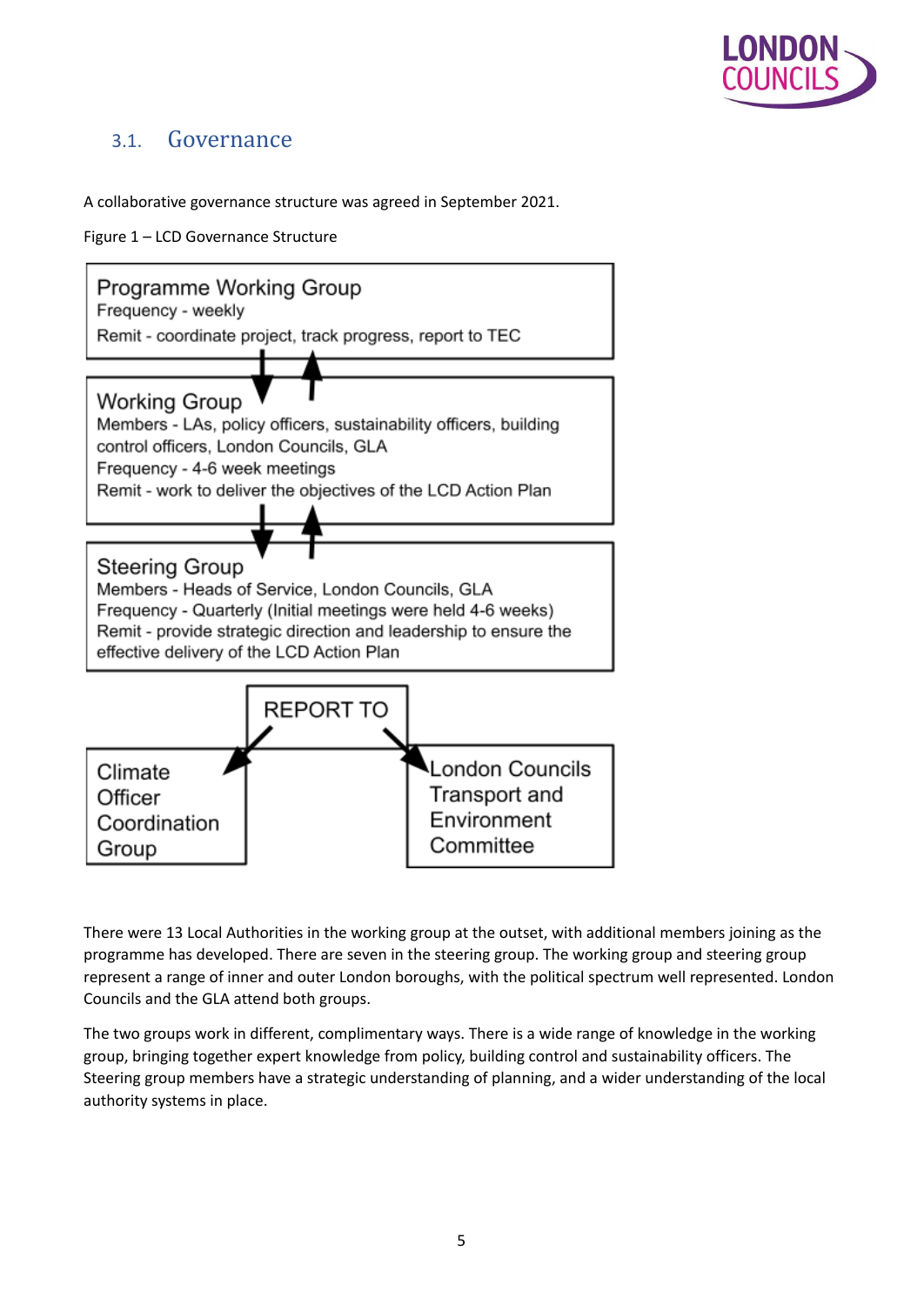

### **Knowledge Partner**

Brunel University has become the Higher London partner for the low carbon development programme, and will attend Steering Group meetings. This supports the delivery of the action plan, ensuring that the steering group is aware of the best available evidence and data. At the same time, the higher education partner is able to demonstrate impact and support decisions at the forefront of climate action in London, supporting their role as local civic leaders. There was great interest in the action plan from participants involved in the Higher London partnership and there will be opportunities to invite other members to working group meetings.

# 3.2. Discussion/Engagement to date

Discussion began in April - June 2021 on the scope of the work and the governance structure.

To support the first action set out in the action plan, a short Questionnaire on low carbon development in Local Plans was sent out in June 2021 via the ALBPO mailing list. A more detailed questionnaire was further developed and disseminated via the London Environmental Coordinators Forum in July 2021.

The steering and working groups were established in September 2021. To progress in agreeing the action plan framework, there have been five meetings of the Working Group, held on the 13th October, 15th November, 7th December, 24th January 2022 and 24th February 2022. Four meetings of the Steering Group took place on 18th October, 17th November, 15th December and 3rd March 2022.

Discussion has highlighted:

- Building control regulations need to be understood and factored into Low carbon aims
- Increased green infrastructure on buildings interplays with building regulations, particularly around fire
- Conservation how better Low Carbon efficiencies need to be achieved
- National Policy limitations in areas including permitted development
- The Crossover with the retrofit programme the Planning system needs to support retrofit
- Carbon offsetting carbon offset pricing and onsite delivery
- The increased need to move from a low carbon to a zero carbon approach
- Delivery models and shared learning
- The push to move from operational carbon emission assessments to embodied carbon
- The need for stronger national policy
- Viability and costs for end users and housing delivery
- Balancing affordable housing, design and low carbon aims

Wider engagement with other action plan programmes and additional built environment experts has begun. The retrofit programme has been presented to the steering group and there will be ongoing discussion with that programme. There has been an initial meeting to discuss synergies with the ReLondon circular economy work. An introduction to London First has created an excellent opportunity to connect with businesses in London, and has the potential to provide in kind support and data to the programme.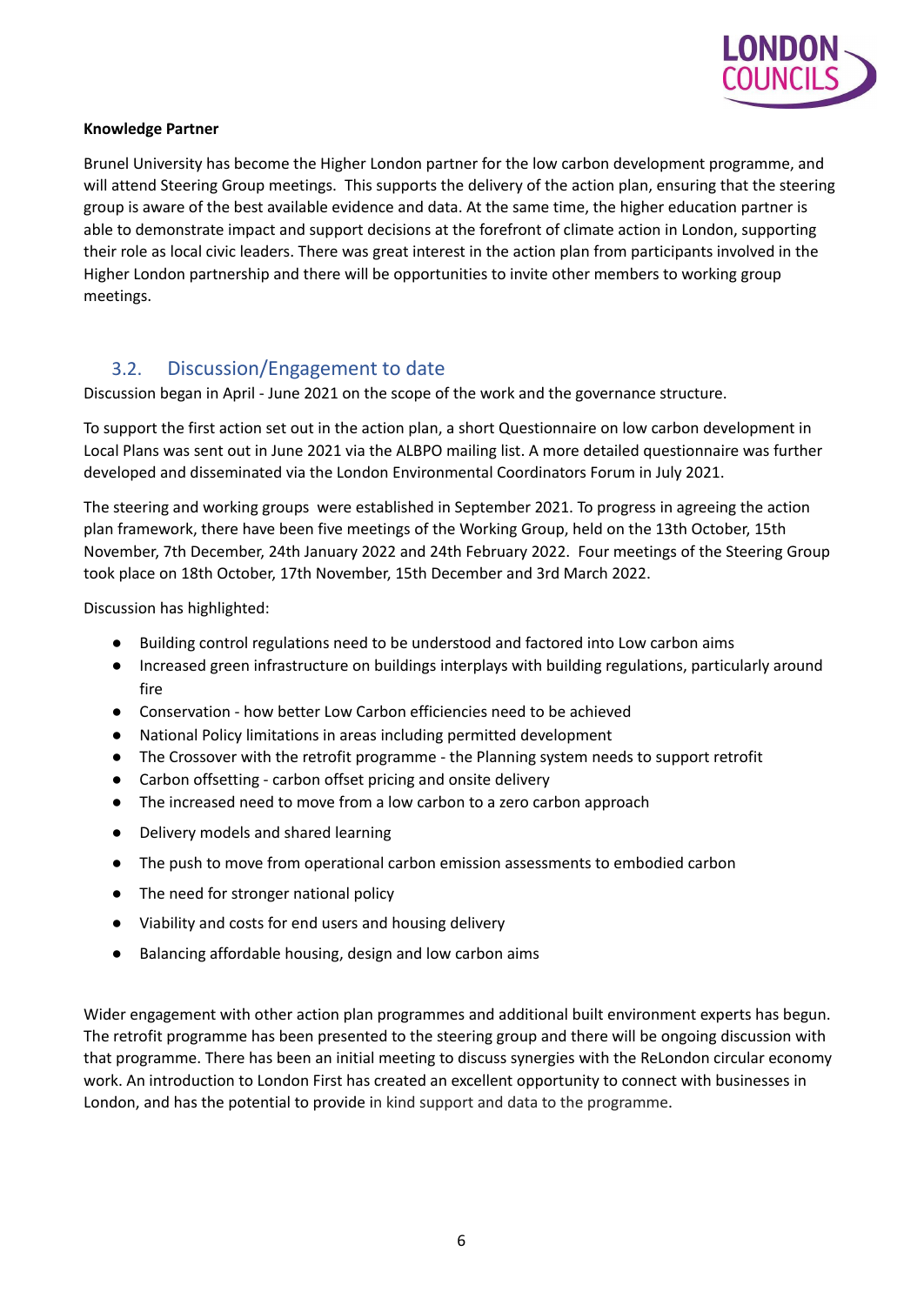

# 3.3. Objectives and Principles in the Action Plan

The objective of the action plan is to: Secure low carbon buildings and infrastructure via borough planning', by 2030.

It became apparent through the working group and the steering group that there is broad interest and support within local authorities for creating a stronger, clearer framework around low carbon. Particular issues identified include the fragmented approaches across different councils, conflicts within the planning and building control systems and the lack of evidence on viability around low carbon and zero carbon outcomes. The action plan has distinct areas of work that have been split into four key areas:

# **1. Collaboration on policy making and guidance**

Low and zero carbon development can be achieved where evidence and policy is robust. This workstream establishes where and how policy can be built on to create the right outcomes across London. Bringing together best practice, effective guidance and exemplar schemes to encourage developers to undertake low carbon development.

### 2. **Strengthening delivery of low carbon buildings**

Ensuring delivery of an increasing number of buildings that are low and zero carbon, of good design and contribute towards affordable housing is a key outcome of this programme. The action plan is undertaking work to see if standards across all local authorities would help with this, clearly indicating to developers that this is required across London. Measurable, clear requirements, effective monitoring and strong national policy which supports low carbon delivery are key steps.

### 3. **Using innovation to make low carbon more achievable**

The cost of low carbon and zero carbon delivery on-site can be a barrier to implementation. Research and evidence on the viability of low carbon is essential to underpin this action plan. The programme will monitor technological advances and evaluate how low carbon policies can sit alongside affordable housing need.

# 4. **Increasing training and understanding within all Councils**

Low carbon and zero carbon requirements in the built environment is of increasing importance in a planning context. Increased knowledge and upskilling is needed within local authority planning departments to support low carbon aims. This upskilling needs to be replicated across all council sectors and across all levels of council, including councillors. This is particularly important within direct housing delivery streams under council control.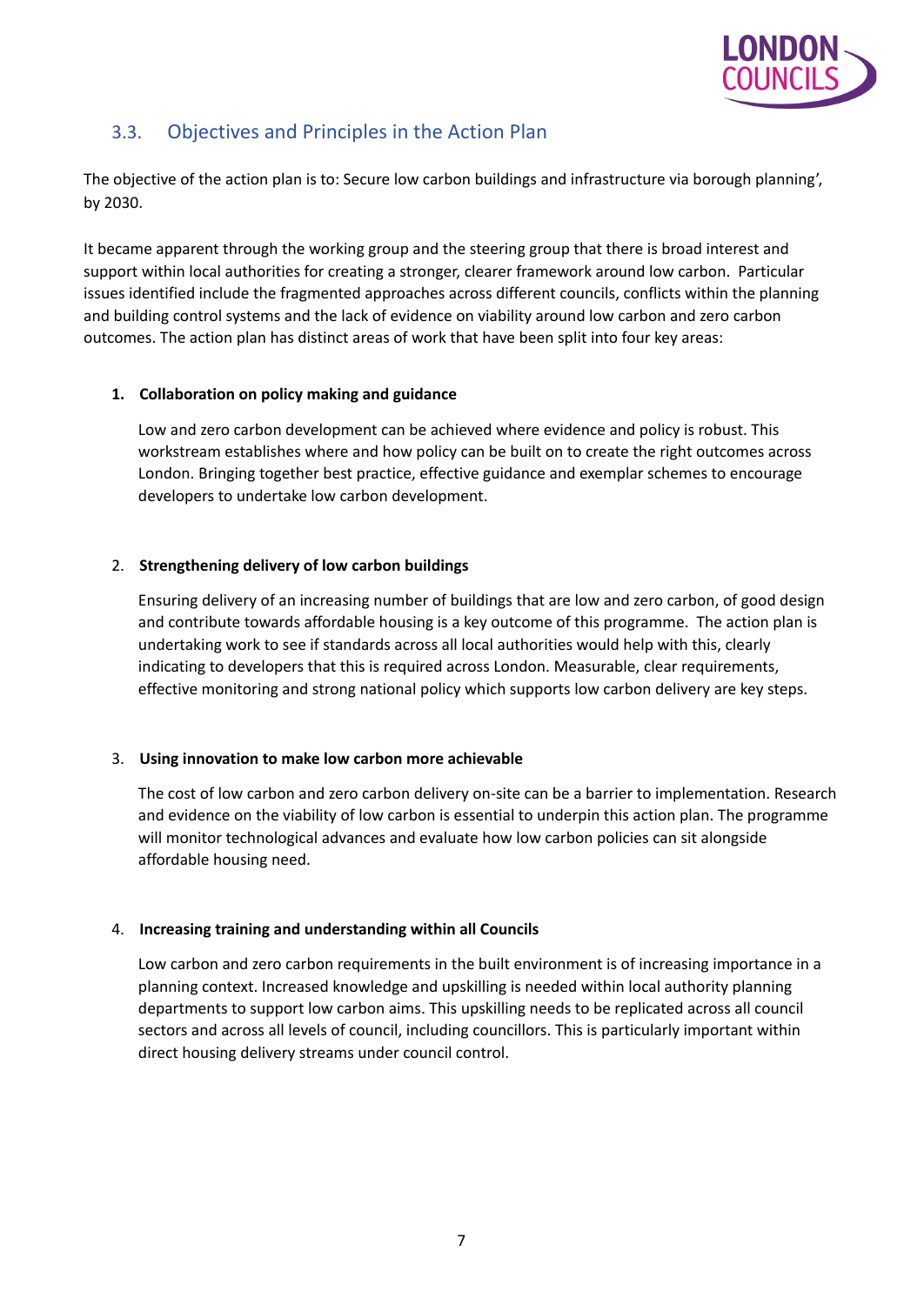

# 4. **Low Carbon Development Action Plan (2022 – 2030)**

# **Collaborate (on policy making and guidance)**

| Objective |                                                                                                                                                         | <b>Milestone</b>                                                                                                                                                                                                        | 20<br>22 | 20<br>23 | 20<br>24 | 20<br>25 | 20<br>26 | 20<br>27 | 20<br>28 | 20<br>29 | 20<br>30 |
|-----------|---------------------------------------------------------------------------------------------------------------------------------------------------------|-------------------------------------------------------------------------------------------------------------------------------------------------------------------------------------------------------------------------|----------|----------|----------|----------|----------|----------|----------|----------|----------|
| 1.        | Develop a robust<br>evidence base to enable<br>all boroughs to adopt<br>Local Plans, policies and                                                       | 1a Audit of Local Plans<br>completed, including gap analysis<br>and monitoring of<br>implementation                                                                                                                     |          |          |          |          |          |          |          |          |          |
|           | guidance which support<br>the delivery of low<br>carbon, climate-adapted                                                                                | 1b Model low carbon policies<br>developed                                                                                                                                                                               |          |          |          |          |          |          |          |          |          |
|           | development and lead<br>to climate resilience                                                                                                           | 1c Develop a common and<br>consistent evidence base for low<br>carbon policy development and<br>for pooling the commissioning of<br>consultants                                                                         |          |          |          |          |          |          |          |          |          |
|           |                                                                                                                                                         | 1d Explore ideas and<br>opportunities to secure lower<br>carbon and net zero<br>developments from developers                                                                                                            |          |          |          |          |          |          |          |          |          |
| 2.        | Support boroughs to<br>adopt measures which<br>promote low carbon,<br>climate-adapted<br>development amongst<br>developers, landowners<br>and investors | 2a Publish best practice guides for<br>LPAs to develop policy which<br>reflects the unique circumstances<br>of their borough (including best<br>practice on engagement with<br>developers, landowners and<br>investors) |          |          |          |          |          |          |          |          |          |
|           |                                                                                                                                                         | 2b New 'carbon award'<br>established                                                                                                                                                                                    |          |          |          |          |          |          |          |          |          |
| 3.        | Boroughs simplify how<br>planning and building                                                                                                          | 3a Scoping of Pan-London<br>approaches completed                                                                                                                                                                        |          |          |          |          |          |          |          |          |          |
|           | regulations are applied<br>across the capital,<br>establishing pan-London<br>approaches where<br>these offer benefits                                   | 3b Adoption of pan-London<br>approaches by boroughs where<br>appropriate                                                                                                                                                |          |          |          |          |          |          |          |          |          |
|           |                                                                                                                                                         | 3c All boroughs progress<br>pilot/exemplar development<br>schemes which showcase the<br>potential for and benefits of low<br>carbon development across<br>London                                                        |          |          |          |          |          |          |          |          |          |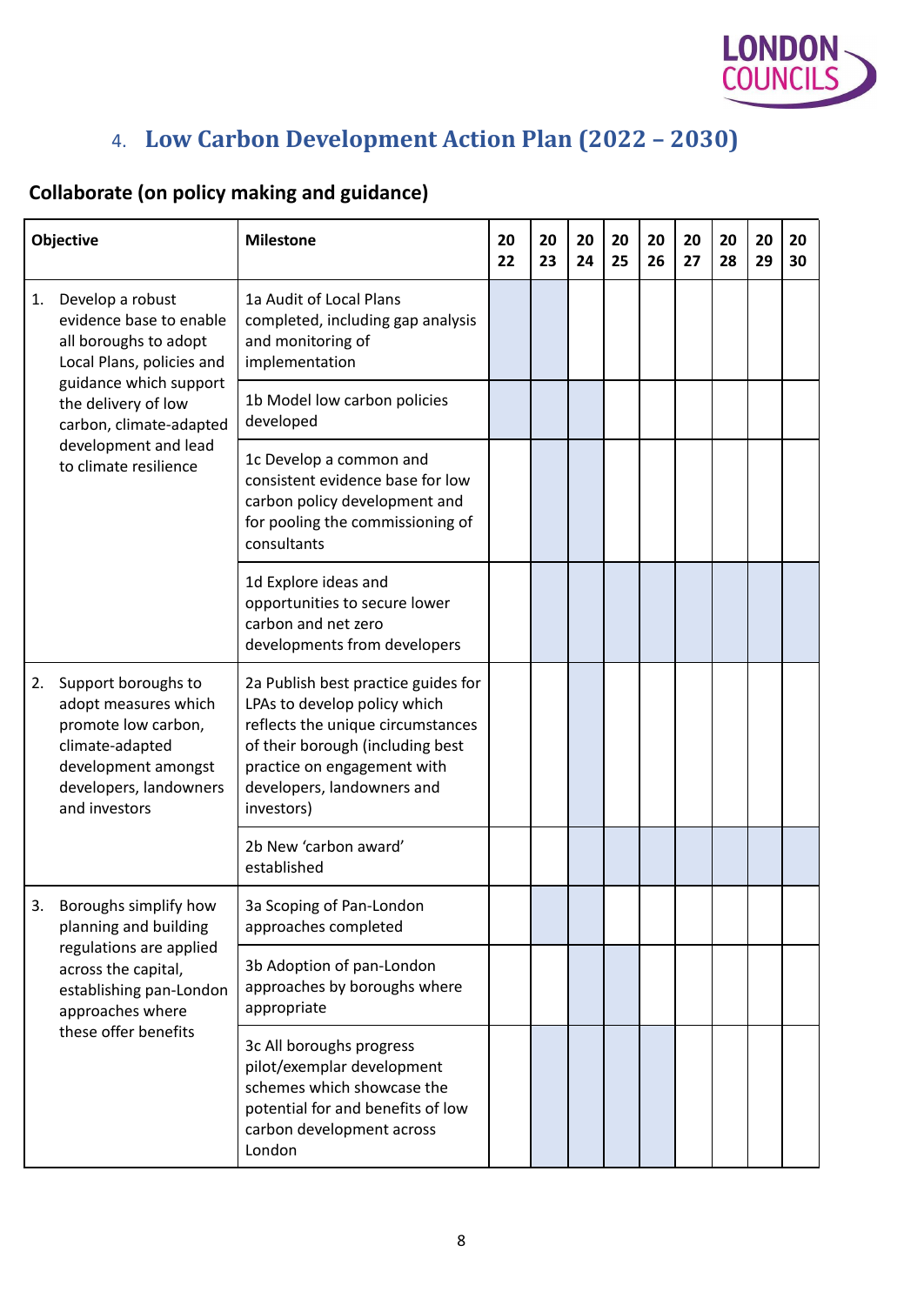

# **Strengthen (delivery)**

| <b>Objective</b> |                                                                                                                                       | <b>Milestone</b>                                                                                                                                                                 |  | 20<br>23 | 20<br>24 | 20<br>25 | 20<br>26 | 20<br>27 | 20<br>28 | 20<br>29 | 20<br>30 |
|------------------|---------------------------------------------------------------------------------------------------------------------------------------|----------------------------------------------------------------------------------------------------------------------------------------------------------------------------------|--|----------|----------|----------|----------|----------|----------|----------|----------|
| 4.               | Increase the number of<br>developments<br>complying with policy<br>and delivering on-site<br>carbon savings -<br>compliance and close | 4a Development of<br>decision-making best practice and<br>guidance for boroughs completed,<br>including guidance on heritage<br>assets and relationship with<br>building control |  |          |          |          |          |          |          |          |          |
|                  | the 'performance gap'                                                                                                                 | 4b Boroughs take up new<br>decision-making best practice and<br>guidance                                                                                                         |  |          |          |          |          |          |          |          |          |
| 5.               | Boroughs adopt agreed<br>Performance Indicators<br>(PIs) and London-wide                                                              | 5a Establish PIs to monitor<br>effectiveness of low carbon<br>policies                                                                                                           |  |          |          |          |          |          |          |          |          |
|                  | performance targets<br>and participate in<br>regular data collection<br>and reporting to<br>monitor effectiveness<br>of programme     | 5b Boroughs adopt programme PIs<br>and commence ongoing collection<br>and reporting                                                                                              |  |          |          |          |          |          |          |          |          |
| 6.               | Effective lobbying to<br>achieve coherent<br>national policy reforms<br>which facilitate<br>delivery of the action<br>plan            | 6a Consultation responses<br>submitted                                                                                                                                           |  |          |          |          |          |          |          |          |          |
|                  |                                                                                                                                       | 6b Key lobbying opportunities<br>taken up                                                                                                                                        |  |          |          |          |          |          |          |          |          |
|                  |                                                                                                                                       | 6c Keep a watching brief on<br>national and regional policy<br>changes and respond in a timely<br>manner                                                                         |  |          |          |          |          |          |          |          |          |
|                  |                                                                                                                                       | 6d Positive national reforms<br>achieved                                                                                                                                         |  |          |          |          |          |          |          |          |          |

# **Innovate**

| <b>Objective</b> | <b>Milestone</b> | 20<br>22 | 20<br>ຳາ<br>23 | 20<br>24 | 20<br>25 | 20<br>26 | 20<br>27 | 20<br>28 | 20<br>29 | 20<br>30 |  |
|------------------|------------------|----------|----------------|----------|----------|----------|----------|----------|----------|----------|--|
|------------------|------------------|----------|----------------|----------|----------|----------|----------|----------|----------|----------|--|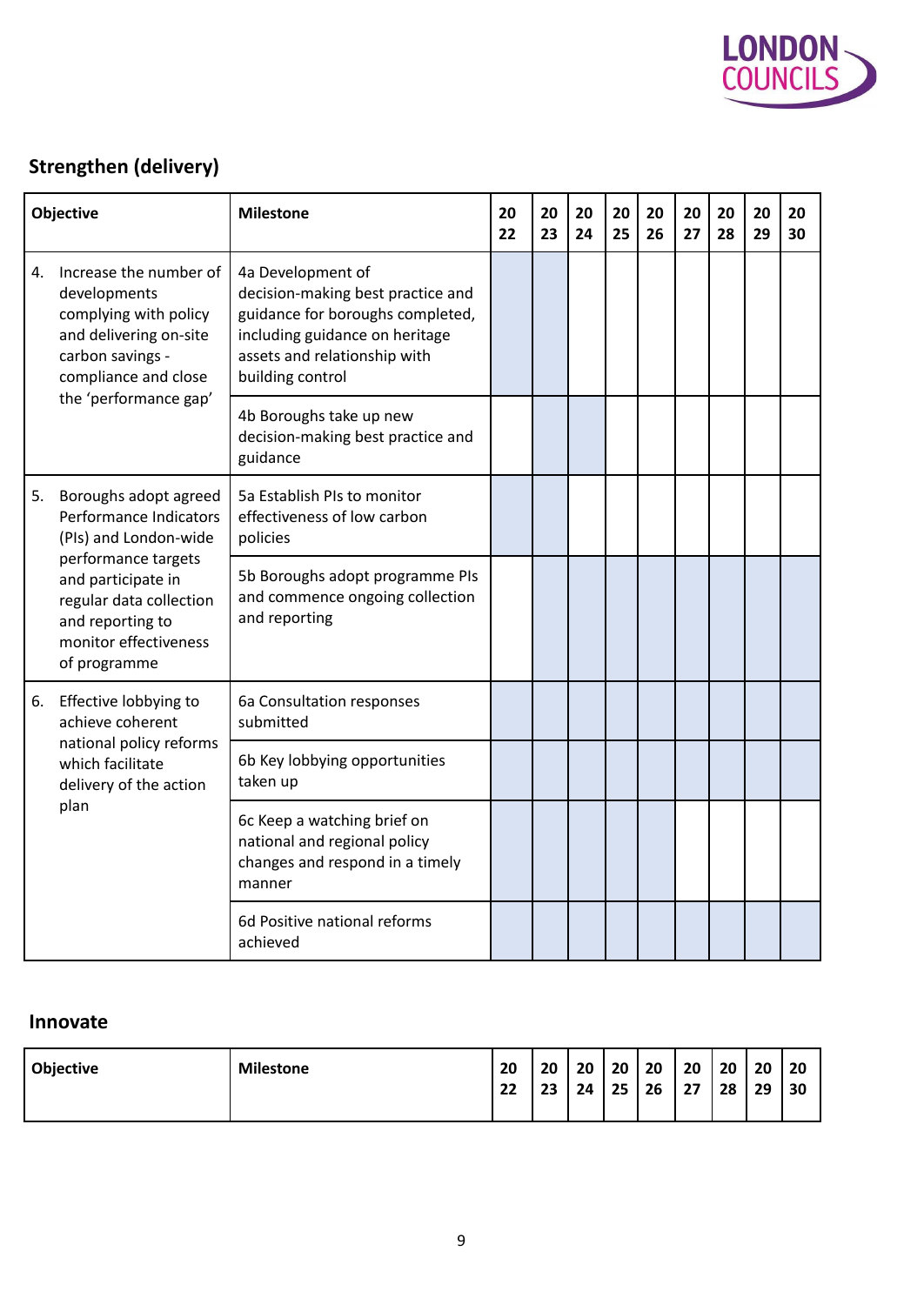

| 7. | The programme is<br>underpinned by<br>research which                                                                                                               | 7a Research on new technology,<br>viability and/or future building<br>management completed                                                   |  |  |  |  |  |
|----|--------------------------------------------------------------------------------------------------------------------------------------------------------------------|----------------------------------------------------------------------------------------------------------------------------------------------|--|--|--|--|--|
|    | effectively supports<br>lobbying and policy<br>development                                                                                                         | 7b Research on safe use of<br>sustainable, combustible materials<br>and guidance on relationship<br>between planning and building<br>control |  |  |  |  |  |
| 8. | Boroughs adopt<br>community<br>engagement measures<br>which promote low<br>carbon,<br>climate-adapted<br>development amongst<br>residents and local<br>communities | 8a Community engagement<br>guidance published                                                                                                |  |  |  |  |  |
|    |                                                                                                                                                                    | 8b Analysis of University of East<br>Anglia 'soft metrics' data<br>completed                                                                 |  |  |  |  |  |
|    |                                                                                                                                                                    | 8c Energy costs matrix for residents<br>published                                                                                            |  |  |  |  |  |
|    |                                                                                                                                                                    | 8d Review of marketing options for<br>low carbon credentials of open<br>market sales completed                                               |  |  |  |  |  |

# **Upskill**

| Objective |                                                                                                                  | <b>Milestone</b>                                                                                                                                             | 20<br>22 | 20<br>23 | 20<br>24 | 20<br>25 | 20<br>26 | 20<br>27 | 20<br>28 | 20<br>29 | 20<br>30 |
|-----------|------------------------------------------------------------------------------------------------------------------|--------------------------------------------------------------------------------------------------------------------------------------------------------------|----------|----------|----------|----------|----------|----------|----------|----------|----------|
| 9.        | All boroughs increase<br>their capacity and<br>training and explore<br>opportunities to<br>increase resources to | 9a Review of options for increasing<br>Planning/Building Control capacity<br>completed, including private sector<br>resources, and initiatives<br>progressed |          |          |          |          |          |          |          |          |          |
|           | support the overall<br>programme                                                                                 | 9b Major training programme for<br>Members and officers on low<br>carbon, climate-adapted<br>development completed                                           |          |          |          |          |          |          |          |          |          |
|           |                                                                                                                  | 9c Low carbon, climate-adaptation<br>development skills included in<br>boroughs' training programmes<br>and skills academy curriculum                        |          |          |          |          |          |          |          |          |          |
|           |                                                                                                                  | 9d Training on LPA monitoring and<br>use of IT innovation                                                                                                    |          |          |          |          |          |          |          |          |          |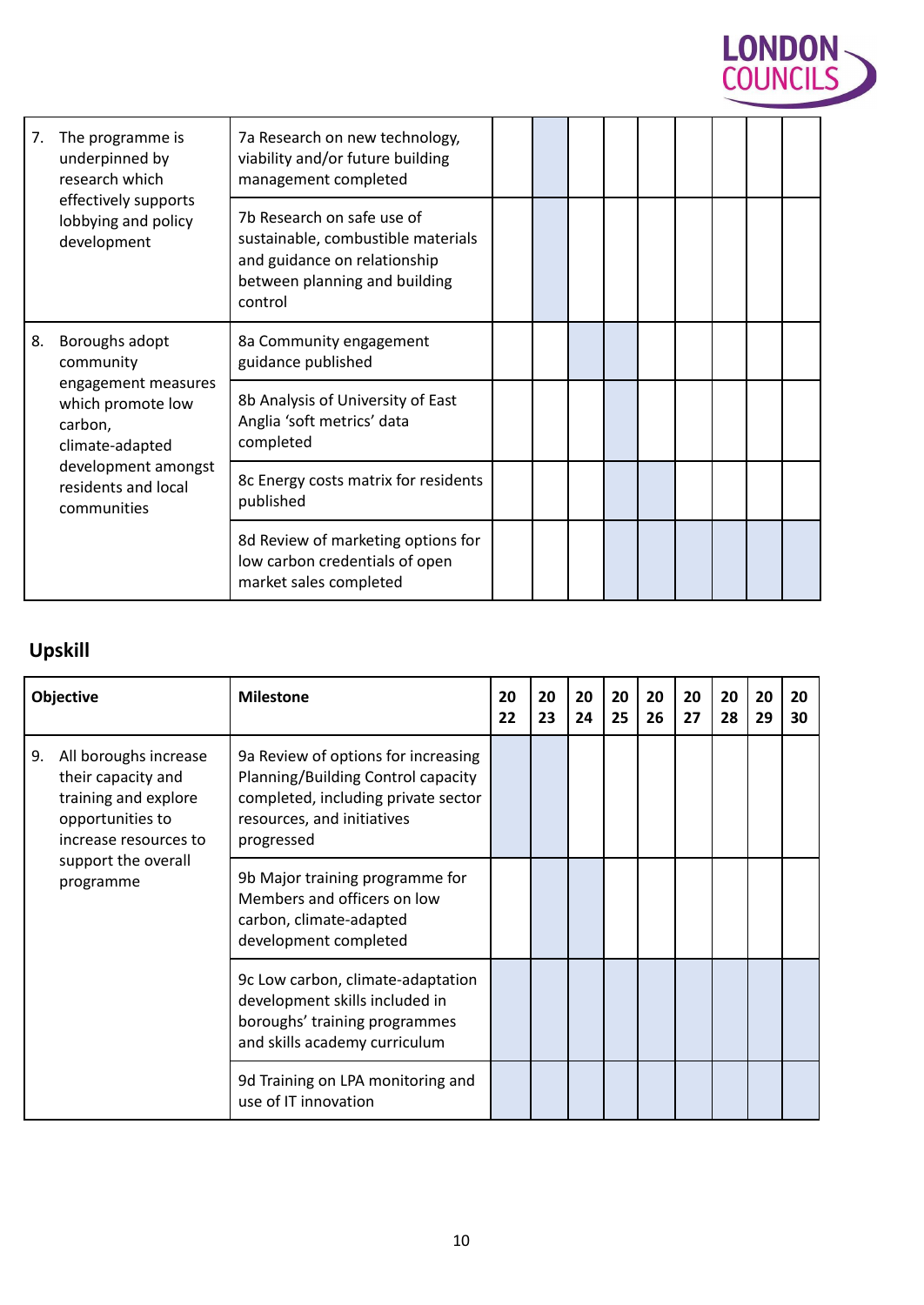

# **5. Key issues and risks**

The key ongoing risks have been scoped out in the risk matrix below.

| <b>Risk</b>                                                                                                                                         | Likelihood<br>$1 = low$<br>probability,<br>$5 = high$<br>probability | Impact<br>$1 =$ Low<br>impact, 5<br>$=$ high<br>impact) | <b>Mitigation</b>                                                                                                                                                                                                                                                                                                                                                                                                                                                                       |
|-----------------------------------------------------------------------------------------------------------------------------------------------------|----------------------------------------------------------------------|---------------------------------------------------------|-----------------------------------------------------------------------------------------------------------------------------------------------------------------------------------------------------------------------------------------------------------------------------------------------------------------------------------------------------------------------------------------------------------------------------------------------------------------------------------------|
| Unable to achieve national<br>policy asks, with a particular<br>risk posed by the Planning<br>White Paper.                                          | 3                                                                    | 3                                                       | Major reforms of both planning and Building<br>Regulations ongoing, these reforms may well not<br>deliver positive change, particularly given the<br>Planning White Paper proposals and the serious risk<br>that the planning and building regulation changes<br>will not be integrated effectively, leading to<br>anomalies and negative outcomes. The action plan<br>includes a particular focus on research and lobbying<br>aimed at achieving positive national policy<br>outcomes. |
| Unable to persuade strategic<br>partners to collaborate, in<br>particular the GLA given its<br>strategic planning role for<br>London                | 3                                                                    | 3                                                       | The GLA is a key strategic partner and has been<br>involved in the working group and steering group.<br>The London Plan and the associated Planning<br>Guidance documents (which are currently being<br>prepared) provide a positive framework. However,<br>there is a risk that opportunities to integrate this<br>programme with the revisions to the GLA Planning<br>Guidance will not be fully realised given timescales.                                                           |
| Different approaches pan<br>London across councils may<br>hinder collaboration                                                                      | $\overline{4}$                                                       | 3                                                       | The Local Plans audit will identify policy gaps and the<br>subsequent 'matching process' will enable boroughs<br>to address gaps by calling on proposed policy<br>development work to enhance and standardise local<br>policies, including via the adoption of pan-London<br>approaches.                                                                                                                                                                                                |
| Viability - costs of<br>implementing low carbon<br>policies                                                                                         | 4                                                                    | 4                                                       | The GLA is updating guidance on viability and<br>provides reference to low carbon developments.<br>This work would need to be integrated with the<br>recent work on updating its low carbon policy.                                                                                                                                                                                                                                                                                     |
| Unable to adequately staff<br>the programme, particularly<br>given existing<br>under-resourcing of PLanning<br>and Building control<br>departments. | 4                                                                    | $\overline{4}$                                          | The activities in the action plan give rise to the need<br>for increasing staffing levels, improved training and<br>exploring greater use of Public Practice. However,<br>this risk will be difficult to mitigate given the<br>financial pressure on boroughs and the<br>government's increased move towards PDR, where<br>fees are particularly low.                                                                                                                                   |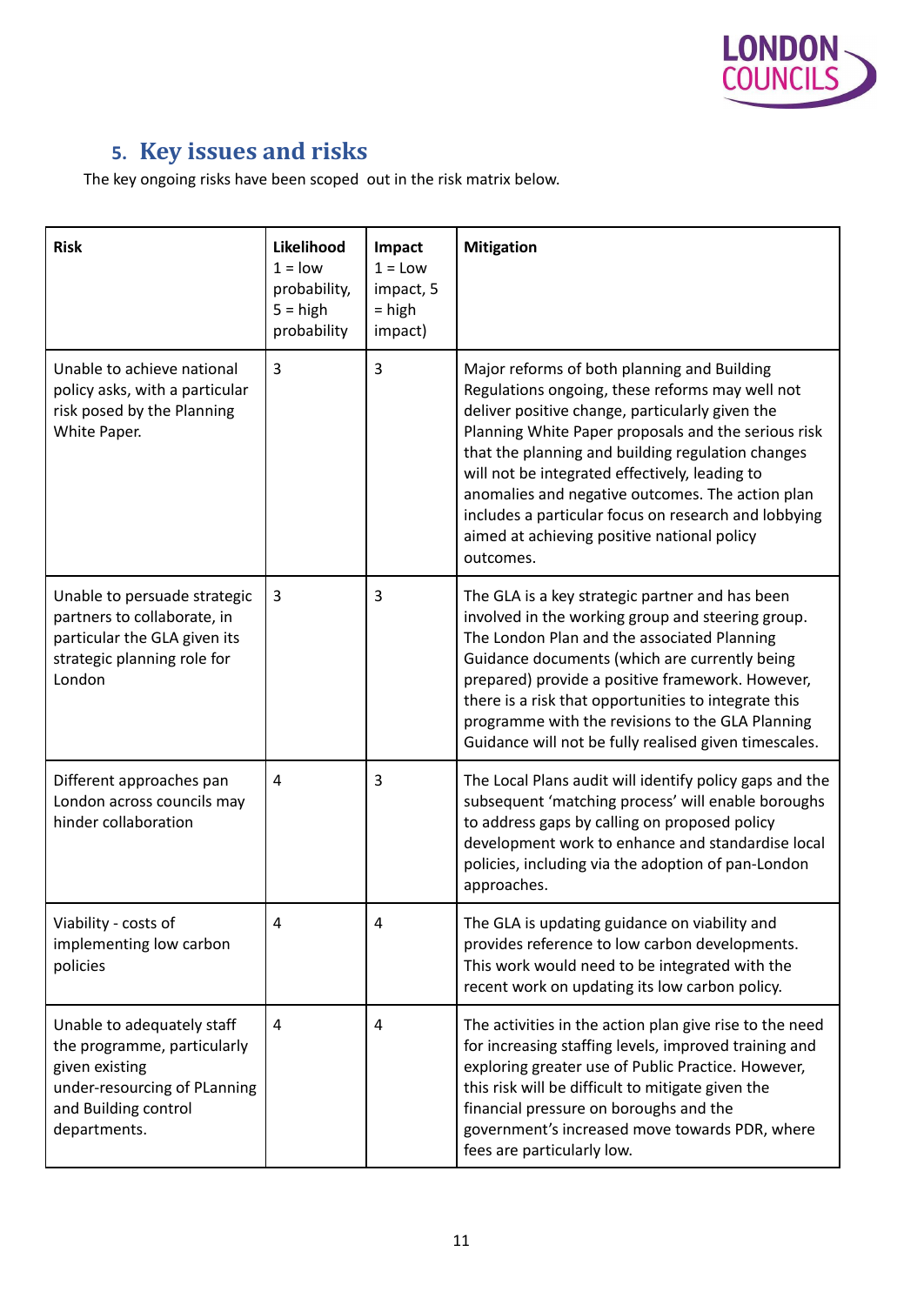

| Finance and Funding -<br>Unable to obtain sufficient<br>funding<br>to deliver identified<br>programmes/projects                                                                                               | $\overline{4}$ | $\overline{4}$ | The activities in the action plan include a substantial<br>programme of research, policy development and<br>other initiatives which will require funding. The<br>approach taken by the Lead Boroughs to<br>implementation will be important, for example if a<br>wide range of boroughs can be recruited to lead on<br>various action plan items, this would potentially<br>reduce the funding required.                                                                                                      |
|---------------------------------------------------------------------------------------------------------------------------------------------------------------------------------------------------------------|----------------|----------------|---------------------------------------------------------------------------------------------------------------------------------------------------------------------------------------------------------------------------------------------------------------------------------------------------------------------------------------------------------------------------------------------------------------------------------------------------------------------------------------------------------------|
| Unable to secure agreement<br>on Cabinet responsibilities<br>and the<br>sub-division/integration of<br>work within different<br>borough departments, in<br>particular Planning and<br><b>Building Control</b> | 3              | 3              | Boroughs operate diverse arrangements for the<br>political and management oversight of this area, in<br>particular the level of integration of these functions<br>with Climate Change and wider environmental<br>functions. The Local Plans audit will assist in<br>understanding the degree of divergence within<br>authorities and the adoption of more standard<br>policies and consistent PIs will help reduce the<br>impact of this risk.                                                                |
| Evidence and data are not<br>sufficiently robust                                                                                                                                                              | 3              | 3              | The action plan includes a number of activities<br>aimed at defining 'net zero carbon' and clearly<br>establishing measures which define 'what success<br>looks like'. The Planning London Datahub provides a<br>good opportunity for the collection and monitoring<br>of data and PIs. Further work will be undertaken to<br>establish clear and comprehensive PIs that can be<br>utilised across Local Authority planning<br>departments.                                                                   |
| Unable to secure effective<br>collaboration across different<br>climate programmes with<br>shared objectives.                                                                                                 | 3              | 3              | This risk has been clearly identified and mitigation<br>put in place, in particular via the cross-cutting<br>governance arrangements and cross-referencing of<br>the seven action plans. Nevertheless, this remains a<br>risk and there will need to be diligence throughout<br>implementation.                                                                                                                                                                                                               |
| Unable to secure<br>cross-borough engagement<br>with the action plan                                                                                                                                          | 3              | 3              | Boroughs have differing Local Plans at different<br>stages of development and cross-borough working in<br>this area is limited. A key theme in the action plan is<br>to reduce complexity in the system, by adopting<br>pan-London approaches for which boroughs have<br>indicated support, but also expressed reservations.<br>Therefore, borough engagement at a senior<br>decision-making level will be crucial. The Steering<br>Group includes Heads of Service from across the LA<br>political spectrum. |
| Public sector services are<br>rapidly moving towards<br>becoming<br>zero carbon - concerns                                                                                                                    | 3              | 3              | It is anticipated that the potential for resident<br>engagement is significant provided that residents are<br>involved throughout, e.g. the cost and simplicity of<br>using new heating systems and the wider benefits in                                                                                                                                                                                                                                                                                     |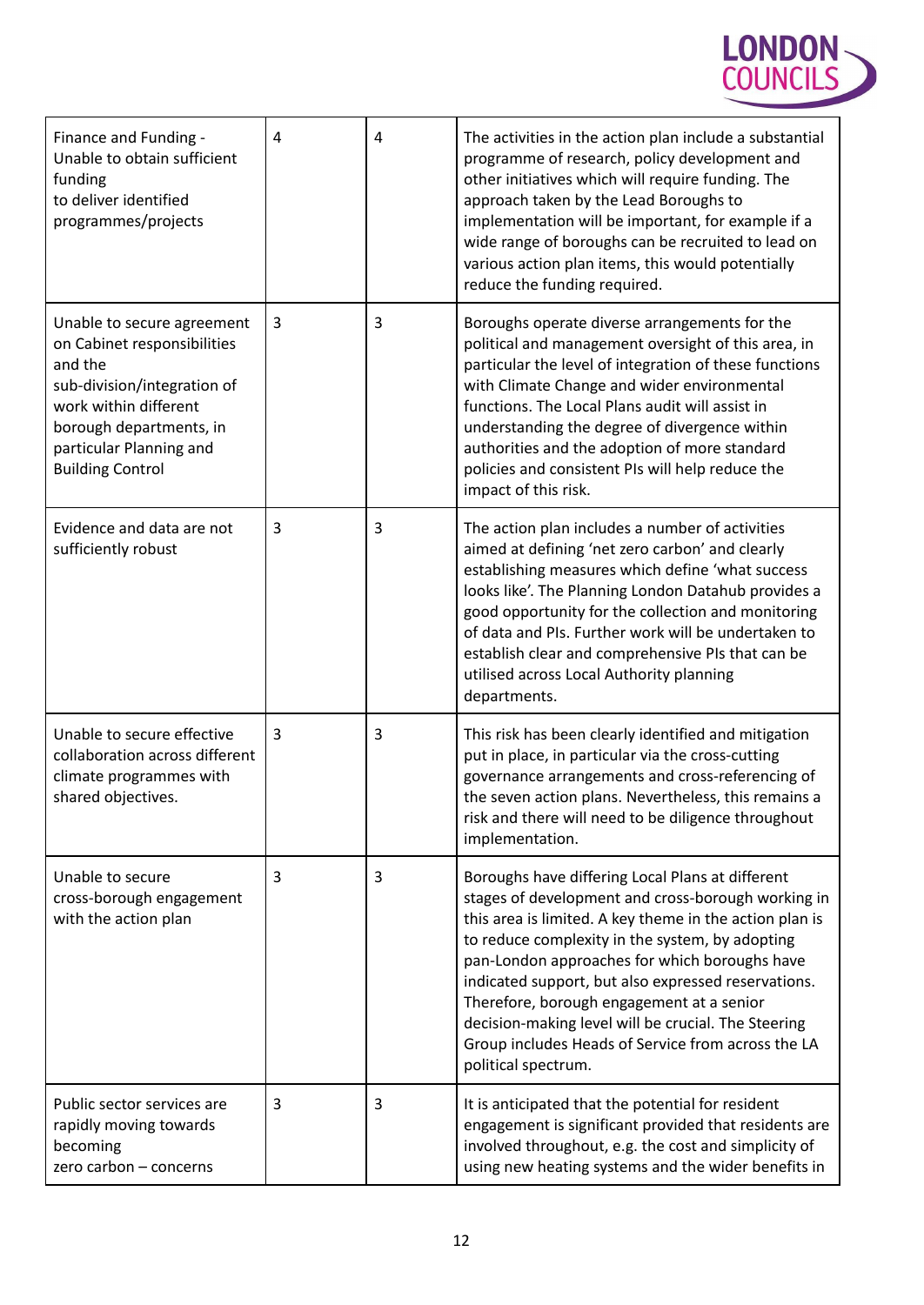

about private individuals being able to match this and the cost to them.

terms of fuel poverty, health and well-being etc are promoted.

# 6. **Monitoring, reporting and review**

# **Monitoring**

The lead borough for the Low Carbon Development action plan is responsible for monitoring, reporting and reviewing the action plan. The Low Carbon Development programme will provide regular updates to Climate Officers Group and six-monthly reports on progress to TEC.

# **Reporting**

The Low Carbon Development programme will use a common dashboard approach that gives an overall red/ amber/ green rating for each milestone in the work plan, and a subset of RAG ratings for each activity, based on whether they are on track, completed or behind schedule.

Ahead of each working group meeting, the action plan activities will be assessed against the timelines identified, with each action RAG rated. For actions that are indicated behind schedule the Working Group will discuss mitigation options and seek to implement them before the next working group meeting. If the mitigation required is more significant, this will be referred to the Steering Group as appropriate.

# **Review**

Discussions for developing a second two-year work plan will begin in Spring 2023 for approval by Summer 2023. In Summer 2023, the lead borough for the next two year work plan will be decided via a simple selection process.

# **Annexes**

1. Terms of reference for Low Carbon Development Working Group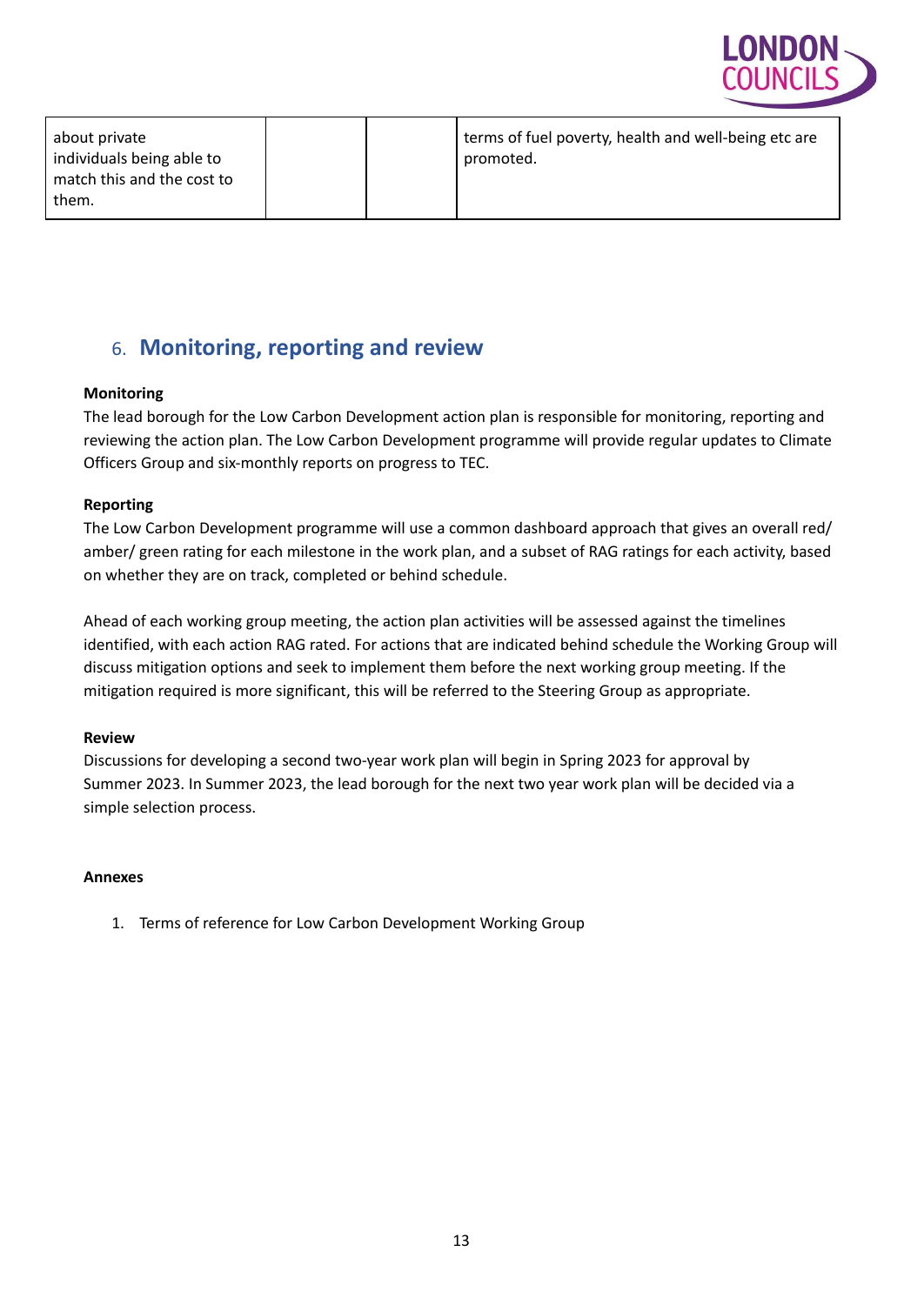

# Annex 1

# Low Carbon Development Action Plan Working Group – Terms of Reference

# **Background**

In November 2019, London Councils agreed a Joint Statement on Climate Change that identifies seven key climate [programmes](https://www.londoncouncils.gov.uk/node/36794) that boroughs will jointly deliver, of which the second is the **Low Carbon Development Action Plan**.

The purpose of the Low Carbon Development action plan is to achieve the ambition set out in London Councils Joint [Statement](https://www.londoncouncils.gov.uk/node/36794) on Climate Change, to 'Secure low carbon buildings and infrastructure via borough planning', by 2030. The goal is for all borough Local Plans to have policies and guidance that support low carbon development and adaptation to climate change, and for an annual increase in the proportion of low carbon affordable housing starts and completions within GLA, housing association and borough programmes.

In October 2020, LB Hackney was appointed as lead boroughs for Low Carbon Development, with a remit to lead the delivery of the programme, ensure that boroughs and other partners are engaged and to report back to London Councils Transport and Environment Committee.

LB Hackney has adopted this plan and will lead its delivery and adoption in partnership with other boroughs and external organisations, such as the GLA.

# Role/Purpose

The Low Carbon Development Working Group ('the working group' henceforth) will work to deliver the objectives of the Low Carbon Development Action Plan.

### Term

This Terms of Reference is effective from 13th October 2021 and will be ongoing until terminated by agreement between the parties.

The time period commitment from each Working Group member is for two years, with the opportunity to recommit on 13th October 2023

# Membership

The Working Group will comprise:

Katie Glasgow, Strategic Planning Manager, Hackney

Rachel Weaver, Strategic Planning officer, Hackney

Nick Smith, Principal Policy Officer – Housing and Planning, London Councils

Rhian Williams, Senior Strategic Planner, GLA

and officers from:

● Tower Hamlets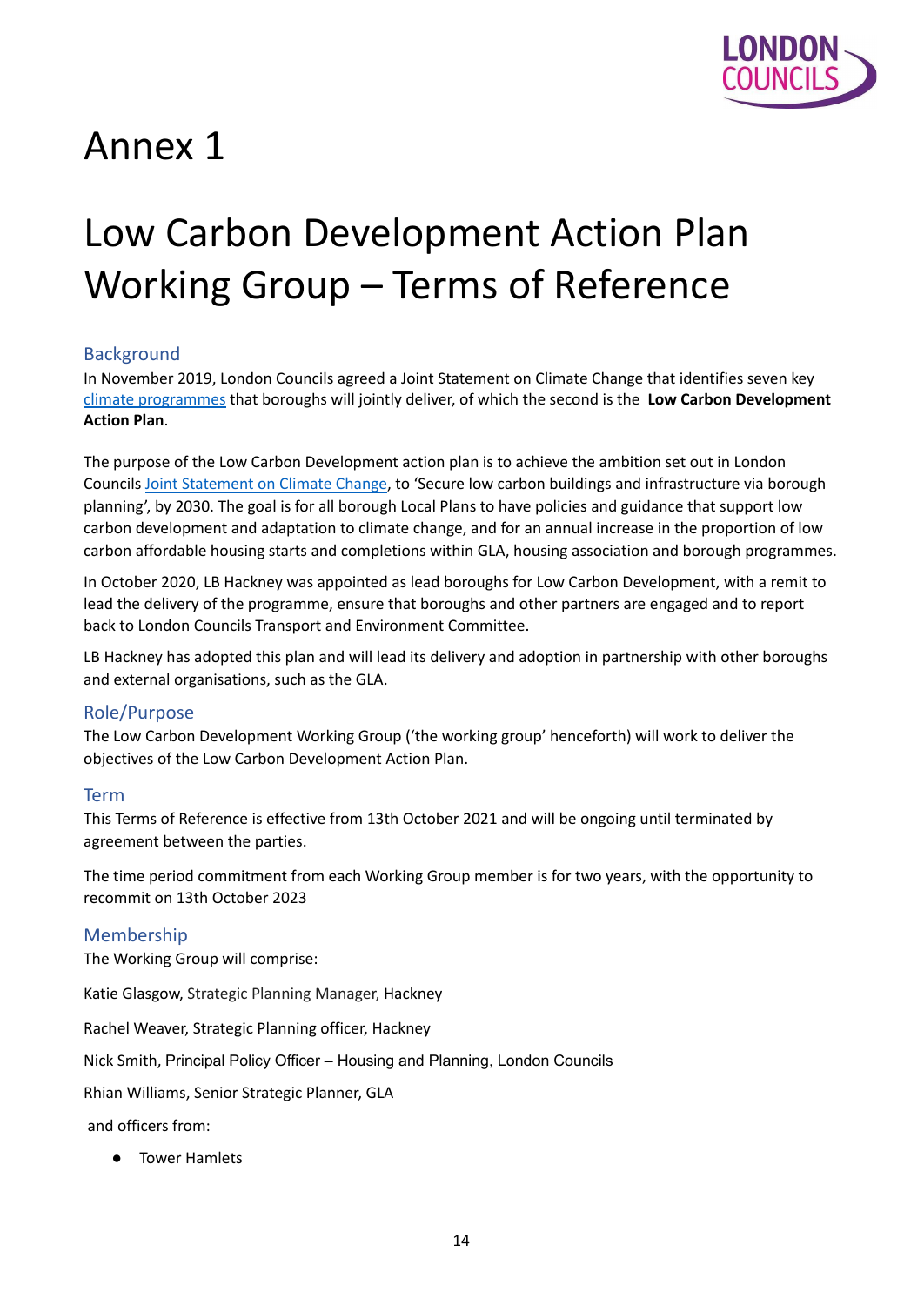

- Kingston
- **Lambeth**
- **Hammersmith and Fulham**
- **Barnet**
- Camden
- Enfield
- **Islington**
- **Barking and Dagenham**
- **Hounslow**
- **Newham**
- Southwark
- Greenwich
- Kensington & Chelsea

# Roles and Responsibilities

The Working Group is accountable for:

- delivering identified outputs of the Low Carbon Development Action Plan
- fostering collaboration
- removing obstacles to the successful delivery of the Action Plan
- maintaining at all times the focus of the Working Group on the agreed scope, outcomes and benefits
- monitoring and highlighting the factors outside the Working Groups control that are critical to its success.

The membership of the Working Group will commit to:

- attending all scheduled Working Group meetings and if necessary nominating a proxy
- wholeheartedly championing the network within and outside of work areas
- sharing communications and information across all Working Group members
- making timely decisions and taking action so as to not hold up the project
- notifying members of the Working Group, as soon as practical, if any matter arises which may be deemed to affect the development of the Action Plan

Members of the Working Group will expect:

- that each member will be provided with complete, accurate and meaningful information in a timely manner
- to be given reasonable time to make key decisions
- to be alerted to potential risks and issues that could impact the project, as they arise
- open and honest discussions, without resort to any misleading assertions
- ongoing 'health checks' to verify the overall status and 'health' of the Action Plan.